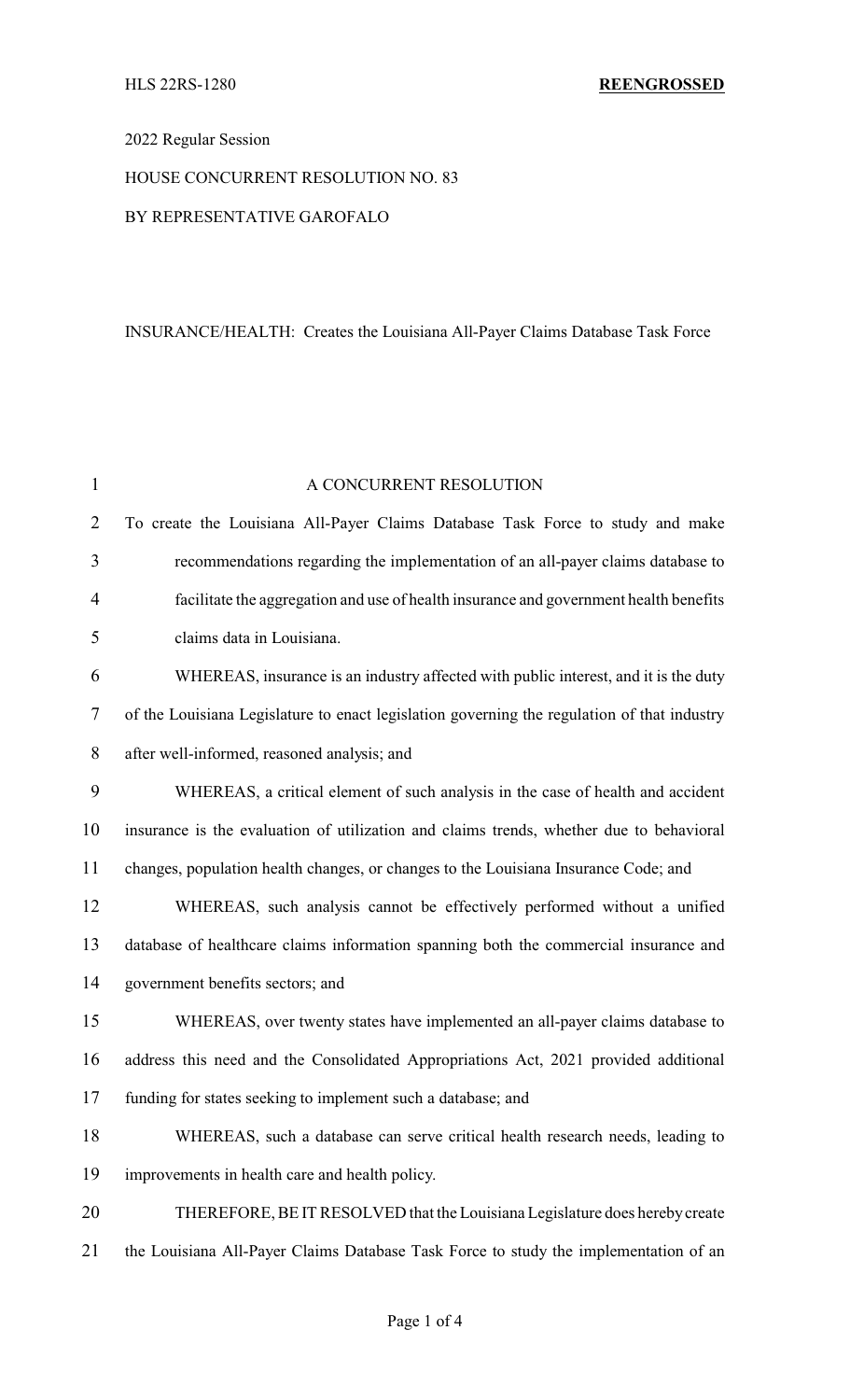| $\mathbf{1}$   | all-payer claims database to facilitate the aggregation and use of health insurance and       |
|----------------|-----------------------------------------------------------------------------------------------|
| $\overline{2}$ | government health benefits claims data, and to make recommendations to the legislature.       |
| 3              | BE IT FURTHER RESOLVED that the task force shall be composed of the                           |
| 4              | following members:                                                                            |
| 5              | (1) The commissioner of insurance or his designee.                                            |
| 6              | (2) The secretary of the Louisiana Department of Health or his designee.                      |
| 7              | (3) The chief executive officer of the Office of Group Benefits or his designee.              |
| $8\,$          | (4) A designee from the Louisiana Association of Health Plans.                                |
| 9              | (5) A designee from the Louisiana Hospital Association.                                       |
| 10             | (6) A designee from the Louisiana State Medical Society.                                      |
| 11             | (7) A designee from the Louisiana Ambulance Alliance.                                         |
| 12             | (8) A researcher from a private research institute with expertise in health data              |
| 13             | analysis, designated by the commissioner of insurance.                                        |
| 14             | (9) A researcher from the Louisiana State University System with expertise in health          |
| 15             | data analysis, designated by the president of the Louisiana State University System.          |
| 16             | (10) A designee from the Louisiana Independent Pharmacies Association.                        |
| 17             | (11) A designee from the Louisiana Managed Medicaid Association.                              |
| 18             | (12) A broker specializing in the sale of employee welfare benefit plans, established         |
| 19             | under and regulated by the Employee Retirement Income Security Act (29 U.S.C. 1001 et         |
| 20             | seq.), designated by the commissioner of insurance.                                           |
| 21             | (13) A representative of a pharmacy benefit manager or expert in pharmacy benefit             |
| 22             | management claims and data management, designated by the commissioner of insurance.           |
| 23             | BE IT FURTHER RESOLVED that the commissioner of insurance shall serve as the                  |
| 24             | chairman of the task force and the staff of the Department of Insurance shall provide support |
| 25             | to the task force.                                                                            |
| 26             | BE IT FURTHER RESOLVED that the members of this task force shall serve                        |
| 27             | without compensation, except per diem or expenses reimbursement to which they may be          |
| 28             | individually entitled as members of their constituent organizations.                          |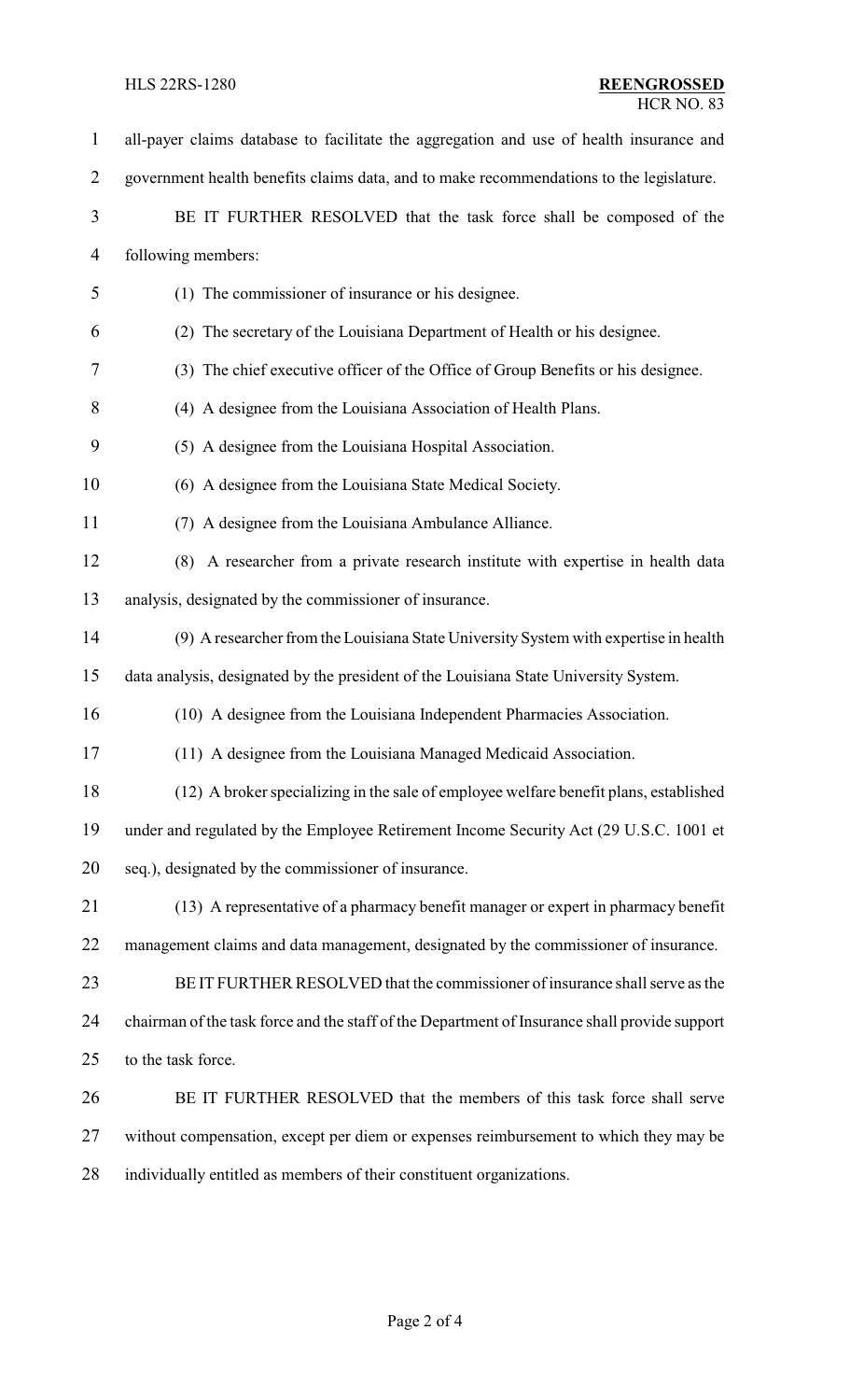| $\mathbf{1}$   | BE IT FURTHER RESOLVED that a majority of the total membership shall                           |
|----------------|------------------------------------------------------------------------------------------------|
| $\overline{2}$ | constitute a quorum of the task force, and any official action by the task force shall require |
| 3              | an affirmative vote of a majority of the quorum present and voting.                            |
| $\overline{4}$ | BE IT FURTHER RESOLVED that the names of the members designated or selected                    |
| 5              | as provided herein shall be submitted to the chairman of the task force by July 15, 2022, and  |
| 6              | the chairman shall thereafter call the first meeting of the task force by August 15, 2022.     |
| 7              | BE IT FURTHER RESOLVED that the task force shall meet as necessary and make                    |
| $8\,$          | a written report of its findings to the legislature by February 1, 2023, together with any     |
| 9              | specific proposals for legislation.                                                            |
| 10             | BE IT FURTHER RESOLVED that the task force shall terminate upon the date of                    |
| 11             | submission of its report.                                                                      |
| 12             | BE IT FURTHER RESOLVED that a copy of the task force report be transmitted to                  |
| 13             | the House Committee on Insurance and the Senate Committee on Insurance.                        |
| 14             | BE IT FURTHER RESOLVED that a copy of this Resolution be transmitted to the                    |
| 15             | commissioner of insurance, the secretary of the Louisiana Department of Health, the chief      |
| 16             | executive officer of the Office of Group Benefits, the president of the Louisiana Association  |
| 17             | of Health Plans, the president of the Louisiana Hospital Association, the president of the     |
| 18             | Louisiana State Medical Society, the president of the Louisiana State University System, the   |
| 19             | chief executive officer of the Louisiana Independent Pharmacies Association, the president     |
| 20             | of the Louisiana Ambulance Alliance, and the executive director of the Louisiana Managed       |
| 21             | Medicaid Association.                                                                          |

### DIGEST

The digest printed below was prepared by House Legislative Services. It constitutes no part of the legislative instrument. The keyword, one-liner, abstract, and digest do not constitute part of the law or proof or indicia of legislative intent. [R.S. 1:13(B) and 24:177(E)]

HCR 83 Reengrossed 2022 Regular Session Garofalo

Creates the La. All-Payer Claims Database Task Force to study and make recommendations regarding the implementation of an all-payer claims database to facilitate the aggregation and use of health insurance and government health benefits claims data in La.

# Summary of Amendments Adopted by House

The Committee Amendments Proposed by House Committee on Insurance to the original bill: